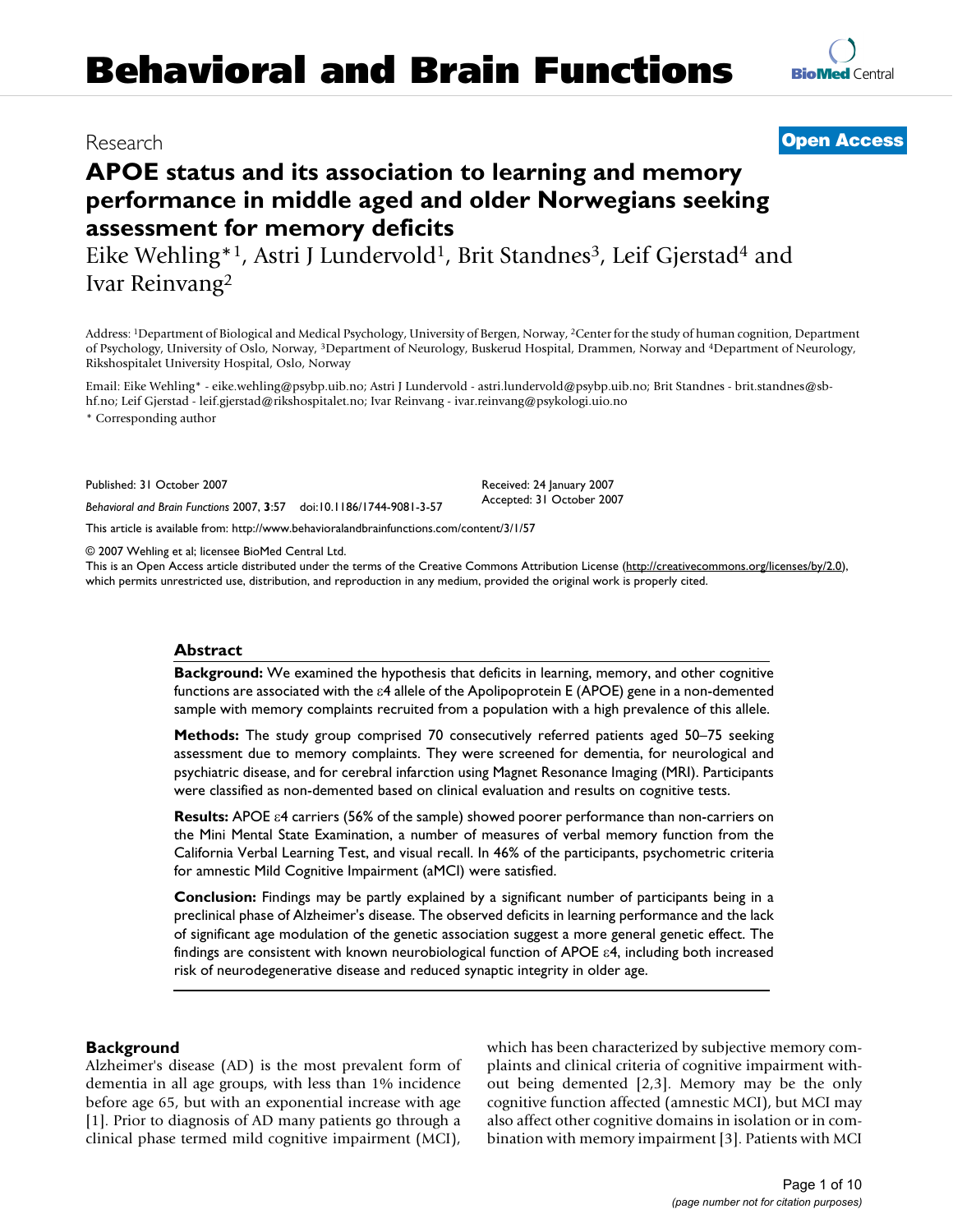are shown to be at high risk of progression to AD [4]. However, non-demented elderly persons with subjective memory complaints are found quite frequently in the population at large and are a heterogeneous group. Koivisto and collaborators [5] found a prevalence of 76% in a randomly selected population sample aged 60–78 years, with the highest frequency in the younger part of the sample. Studies of population prevalence of MCI in similar age groups, using age adjusted psychometric criteria of memory impairment, yield lower estimates, typically 2–5% [6,7].

The risk of developing AD is significantly increased by carrying one or more ε4 alleles of the Apolipoprotein E (APOE) gene [8], and the risk increases in a dose dependent manner in relation to debut of AD before age 70 [9,10]. APOE  $\varepsilon$ 4 is also associated with reduced memory function in clinically defined MCI patients [11]. Smith and collaborators [12] studied a group of MCI patients diagnosed on the basis of memory deficits and found that APOE ε4 was associated with poorer performance on tests of learning and recall in MCI patients, but not in normal controls. They suggested that APOE-related memory deficit is a specific cognitive phenotype in patients with AD pathology. In a group of non-demented older adults, Bondi and collaborators [13,14] found memory impairment at study entry in APOE ε4 carriers, affecting measures of recall, recognition discriminability, and learning slope as measured by the California Verbal Learning Test (CVLT). No group differences between APOE ε4 carriers and non-carriers were found in other cognitive domains. Follow-up data [14] showed that a subgroup developed dementia, and that the risk was related to APOE status and memory performance at study entry.

APOE is a cholesterol transporting protein coded on chromosome 19, with complex functions [15] that may affect cognition and brain function in clinical as well as nonclinical groups. A meta-analysis of population based studies by Small et al. [16] concluded that the ε4 allele is associated with reduction in global cognitive functioning, episodic memory, and executive functioning. Their results revealed that APOE ε4 effects may vary with age, having a larger impact in middle aged individuals than in the very old. Longitudinal studies of elderly, healthy participants have found that APOE ε4 was associated with more rapid memory decline, but not with memory performance at any given time of testing [17,18]. Mortensen and Høgh [19] showed that the APOE ε4 allele was significantly associated with a decline in tests of speeded attention and visuo-construction in women, in particular those between 70 and 80 years of age. Evidence for an effect of APOE on brain function in healthy individuals is reinforced by studies using metabolic and functional brain imaging techniques [20-22] and reaction time based attention tasks [23,24].

The studies above indicate that the APOE ε4 allele may affect cognition and brain function in both clinical and non-clinical groups. Memory complaints are prevalent in the middle aged population, and the risk for developing AD based on memory complaints alone is low. The proportion of study participants with ε4 allele will also vary with recruitment and inclusion criteria in relation to base rates in the general population. Although APOE ε4 has been shown to be a risk factor for AD in many populations, the APOE ε4 - AD association was shown to be weaker among African Americans and Hispanics than in Caucasians and Japanese [10,25]. The prevalence of ε4 alleles also varies significantly between European populations, from a low incidence (10–15%) of ε4 alleles in southern European populations to a high incidence (40– 50%) in northern European populations [26]. The functional consequences of the genetic variation have not been fully explored. One consequence might be a difference in incidence of early debut of AD between southern and northern European countries. This has not been confirmed by comparative epidemiological studies (ERO-DEM) [27], but methodological differences across the studies preclude definite conclusions.

In the present study we examined neuropsychological performance associated with variants of APOE alleles in nondemented middle aged and older Norwegian participants, who are part of a population with high incidence of APOE ε4. Earlier studies have reported a high prevalence of subjective memory complaints in 60–70 year olds [5] and a low risk of developing AD before age 75 [28]. This indicates that a clinically recruited non-demented group of participants younger than 75 years will include a significant proportion of participants with age related reduction of cognitive functions that are not primarily due to degenerative pathology. Based on the high prevalence of ε4 alleles in the Norwegian population [26], we expected a high incidence of these alleles in our study group, and we asked if the pattern of cognitive function confirmed the results in samples from populations with lower base rates of ε4.

# **Methods**

#### *Patients*

Participants were referred by their primary physician to a clinical research project on age related cognitive impairment and risk for dementia at the Department of Neurology, Buskerud Hospital, Drammen, Norway. Only patients in the age range 50–75 years were candidates for the project. Each individual underwent an extensive assessment based on the Consortium to Establish a Registry on Alzheimer's Disease (CERAD) protocol [29], including a comprehensive neuropsychological investiga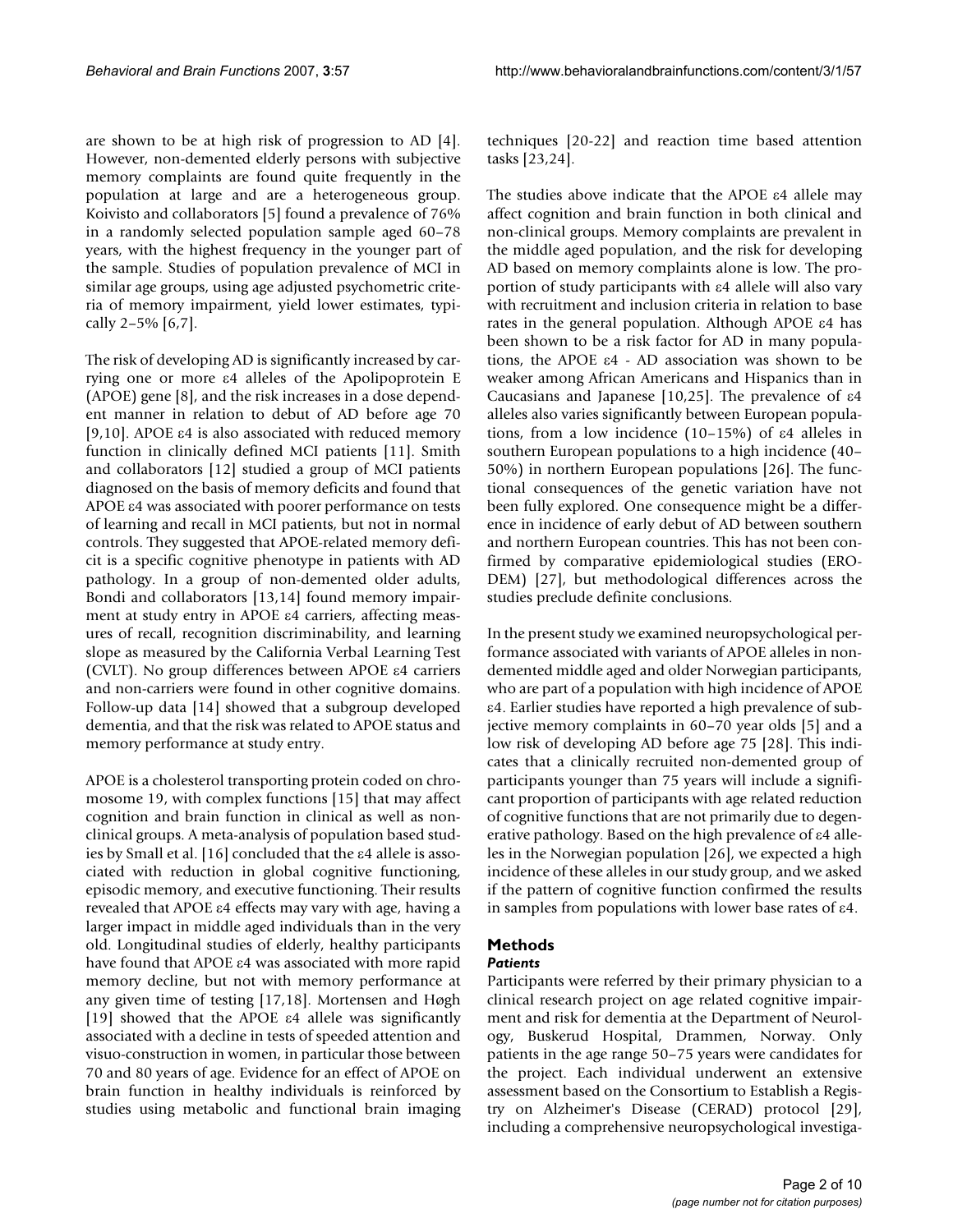tion that was supplemented by the Norwegian version of the CVLT [30]. All patients underwent full neurological and medical examination, including Magnet Resonance Imaging (MRI) brain scan and laboratory tests. Inclusion criteria were complaints of memory problems of at least 6 months duration, an estimated IQ score >80, and a score of 24 or higher on the Mini Mental State Examination (MMSE) [31]. Patients with a neurological, psychiatric, or another diagnosis which might affect cerebral function were excluded as well as patients with a known history of alcohol or substance abuse. All cases were reviewed by a panel including a neurologist and a neuropsychologist after completion of the study protocol, and patients who received a dementia diagnosis according either to the DSM-IV [32] or the ICD-10 [33] criteria were excluded. The final sample included in the present study consisted of 70 individuals, 33 men and 37 women. The average age was 63.9 years (SD = 7.7). All participants had completed obligatory basic education (7 years in this cohort). The average number of years of education for the sample was 11.2 years (SD = 3.0), the average IQ was 106 (SD = 14), and the sample's average MMSE score was 27.89 (SD = 1.78). All individuals were living independently at the time of participation in this study. The study was performed according to the Declaration of Helsinki [34] on guidelines for biomedical research involving human subjects.

#### *Apolipoprotein E*

The APOE genotype was determined with polymerase chain reaction (PCR) according to standard methods. Individuals were classified as APOE ε4-positive (ε4 carriers) or APOE ε4-negative (non-carriers) based on the presence or absence of at least one ε4 allele. The ε4 carrier group (56% of the study group) comprised 39 patients, with allele combinations  $\epsilon$  2/4 (n = 4),  $\epsilon$  3/4 (n = 24) and ε 4/4 (n = 11). Thus, 16% of the sample was ε 4/4 homozygote. In the non-carrier group of 31 patients the allele combinations were  $\epsilon$  2/3 (n = 4) or  $\epsilon$  3/3 (n = 27). No patient had the allele combination ε 2/2.

#### *Neuropsychological tests*

The neuropsychological test battery was administered according to the CERAD protocol [29]. Main areas of cognitive functioning were assessed. The areas and test measures are shortly described below. For a more detailed description, see [35]. Since impaired performance on verbal memory acquisition and recall have been demonstrated particularly sensitive measures to discriminate between ε4 carriers and non-carriers and in addition are well known markers for identifying early stages of AD [13,14], we considered specific measures on tests of verbal memory function as primary outcome measures (i.e. total learning score, short and long delay free recall (all from the CVLT), Verbal Paired Associate Test – learning and

recall). All other scores were regarded as background variables.

#### *Intellectual function*

Two subtests (Vocabulary and Matrix Reasoning) from the Norwegian version of the Wechsler Abbreviated Scale of Intelligence (WASI) [36] were administered to estimate an IQ score. In the Vocabulary subtest, participants were asked to define orally presented words. In the Matrix Reasoning subtest, incomplete patterns were presented and the participants were asked to complete the patterns by pointing to one of five available response alternatives.

#### *Memory function*

The California Verbal Learning Test (CVLT) [37] was included to obtain measures of verbal learning, recall and recognition, as well as learning strategies, error types, and serial position effects. In the learning task, the participants were presented to a list of 16 words (list A), where each word belonged to one of four categories. The list was presented and recalled five times before a second list (list B) was presented. The participants were immediately after the recall of list B asked to recall the words from list A, both in a free and cued recall condition. After an interval of 20 minutes, the participants were again asked to recall the words from list A in a free and cued recall and recognition condition. The Verbal Paired Associates Test [38] was included as another measure of verbal learning and memory function. 15 word pairs were presented, and the number of recalled pairs was recorded.

The Rey Complex Figure Test (RCFT) [39], recall condition, was included as a test of visual memory function. The participants were asked to copy the Rey-Osterrieth figure (a visuo-constructive task). After an interval of 20 minutes, the participants were then asked to draw the figure as they remembered it from the copy-task.

#### *Attention and psychomotor speed*

Two visuo-motor tests of attention and psychomotor speed were included, the Digit Symbol Test [40] and the Trail Making Test A [41]. In the Digit Symbol Test, a sheet containing rows of blank squares were presented, each square being paired with a randomly assigned number (1–9). The task was to fill in as many blank squares as possible within 90 seconds. In the Trail Making Test A, the participants were requested to draw lines to connect consecutively numbered circles (1–25) as fast as possible. The time to complete the tasks was recorded.

The Trail Making Test B [41] was included as a measure of cognitive flexibility. The participants were asked to draw lines to connect circles by alternating between circles with numbers and letters (1-A-2-B etc.). The time to complete the test was recorded. The third subtest of a Stroop Color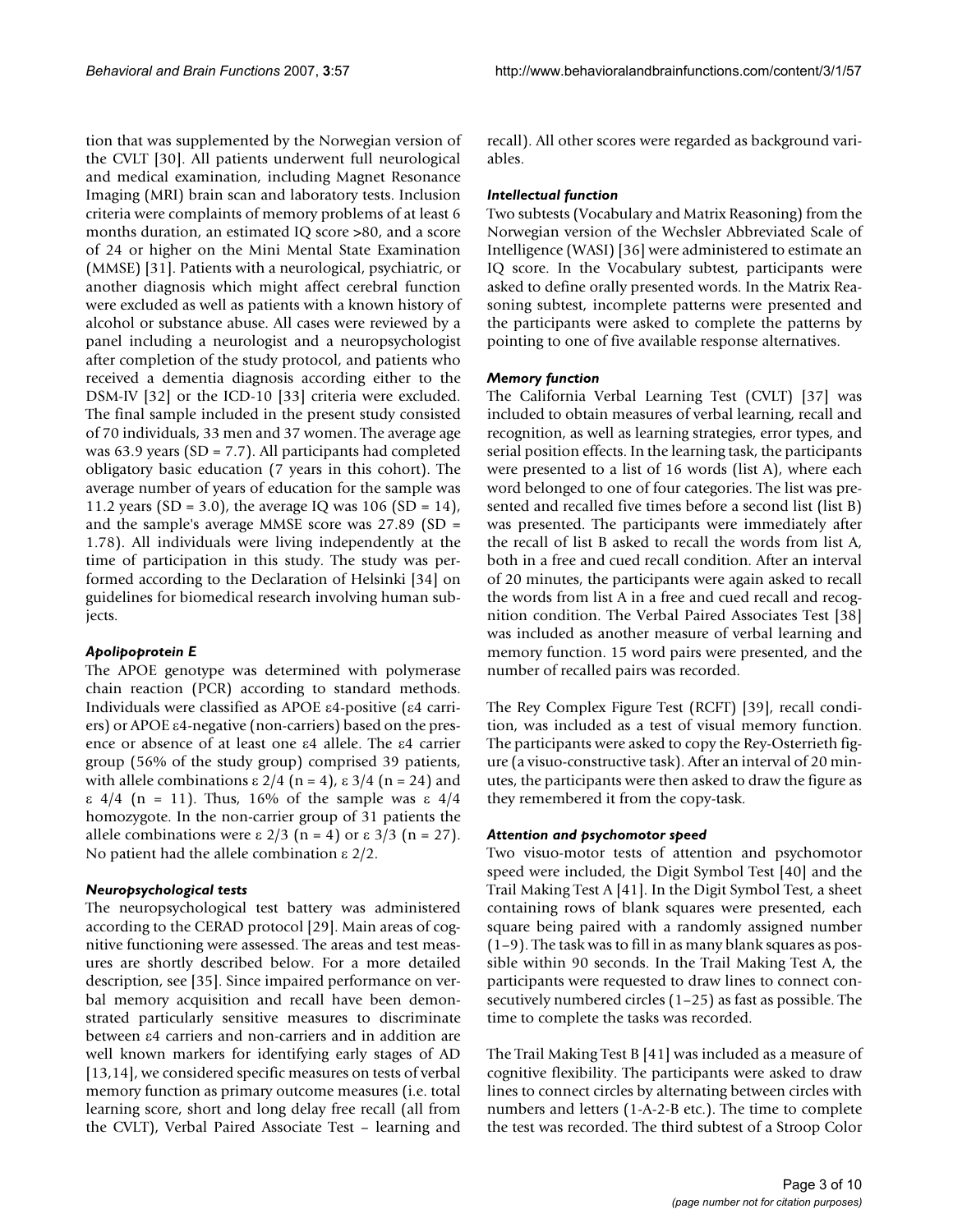Word Test [42] was used as a measure of cognitive flexibility/inhibition. In the first subtest, the participants were asked to name color patches (1), then to read color words (2), and in the third condition to name the color of colorwords printed in an ink of a different color (3) as fast as possible. Time to complete the tasks was recorded.

#### *Verbal function*

Fluency of speech was assessed using the Controlled Word Association Test (COWAT)[43]. Participants were asked to name as many words as possible with a given first letter within one minute, using the letters F, A, and S. Afterwards, participants were asked to name as many animals as possible within a minute. The Boston Naming Test was used to provide information about ease and accuracy of word retrieval. 15 items of the Boston Naming Test [44] were presented, including five words with low, medium and high frequency of occurrence, respectively.

#### *Subjective memory complaints*

A standardized interview was performed by the examining physician, according to a Norwegian translation of the CERAD Clinical History protocol. The information obtained from the patient was scored by the physician at the time of the interview. In addition to the two items on memory complaints and their impact on everyday life, the protocol itemized 7 specific domains of non-memory complaints.

#### *Amnestic MCI*

Amnestic MCI (aMCI) was defined when a participant obtained a result on the long delay free recall CVLT subtest that was at least 1.5 standard deviations (SD) below the age and gender adjusted norm. These norms are the standard norms presented by the test-developers [37].

#### *MRI protocol*

Magnet Resonance Imaging (MRI) was included to detect and exclude patients with gross morphological changes. Imaging was initially performed with a 0.5 T Philips scanner, replaced at a later stage with a Philips 1.0 T scanner. Standard T1 and T2 clinical scanning sequences were used and visually rated from a hard copy by the departmental chief radiologist, who was blinded with regard to other study parameters [45].

#### *Data analyses*

For all statistical analyses, SPSS version 14.0 was used [46]. Independent samples t-tests were used to test the differences in demographic characteristics of the ε4 carrier and non-carrier groups. Categorical data was analyzed using chi-square test. When data met the assumption of normality, independent samples *t*-tests were used to examine group differences on neuropsychological measures. When basic assumption for parametric tests, i.e. normal distribution, was violated, Mann-Whitney *U* nonparametric tests were used. These analyses were completed with calculations of effect sizes, i.e. Cohen's *d* for parametric tests and *r* as an approximate effect size when nonparametric tests were utilized. Additionally, repeated measures ANOVAs were used to assess general effects of learning, retention and recall, respectively. Learning was assessed by entering the performance on learning trial 1 to 5 as within subject variables. Retention was examined by entering learning trial 5 and the delayed free recall score, and the recall measure included the scores on the short delay and long delay free recall subtests as within subject variables. All analyses tested interaction effects of genotype with gender and of genotype with age. The sample was split by the median (65 years) into two age groups, entering age and genotype as fixed factors. In case of a significant group effect between ε4 carriers and non-carriers, the dose effect was explored by comparing the results in ε4 homozygotes and ε4 heterozygotes. All statistical tests were two tailed. The alpha level was generally set at 0.05. Since several measures of cognitive functioning were included, it seemed appropriate to control for Type I error rate for the primary outcome measures, i.e. the measures of verbal memory function. For those analyses, correcting according to Bonferoni, a *p* value of 0.01 was regarded as statistically significant.

#### **Results**

The demographic characteristics of the ε4 carriers and non-carriers are shown in Table 1. There were no significant group differences in age, education, or gender distribution between the group of ε4 carriers and non-carriers. MRI findings were noted in 67% of non-carriers and 71% of ε4 carriers. The frequency of MRI findings was not significantly different between the groups. The most frequent finding was subcortical hyperintensities, reported in 57%

**Table 1: Demographic characteristics in APOE** ε**4 carriers and non-carriers**

|                    | non-carriers $(n = 31)$ | $\epsilon$ 4-carriers carriers (n = 39) | t-values | b-values |
|--------------------|-------------------------|-----------------------------------------|----------|----------|
|                    | M(SD)                   | M(SD)                                   |          |          |
| Age at test        | 62.9(8.81)              | 64.7(7.15)                              | $-0.979$ | 0.331    |
| Years of education | 11.4(3.11)              | 10.8(2.98)                              | 1.123    | 0.266    |
| Sex (M/F)          | 16/15                   | 17/22                                   |          | $0.631*$ |

\* Chi-square test statistic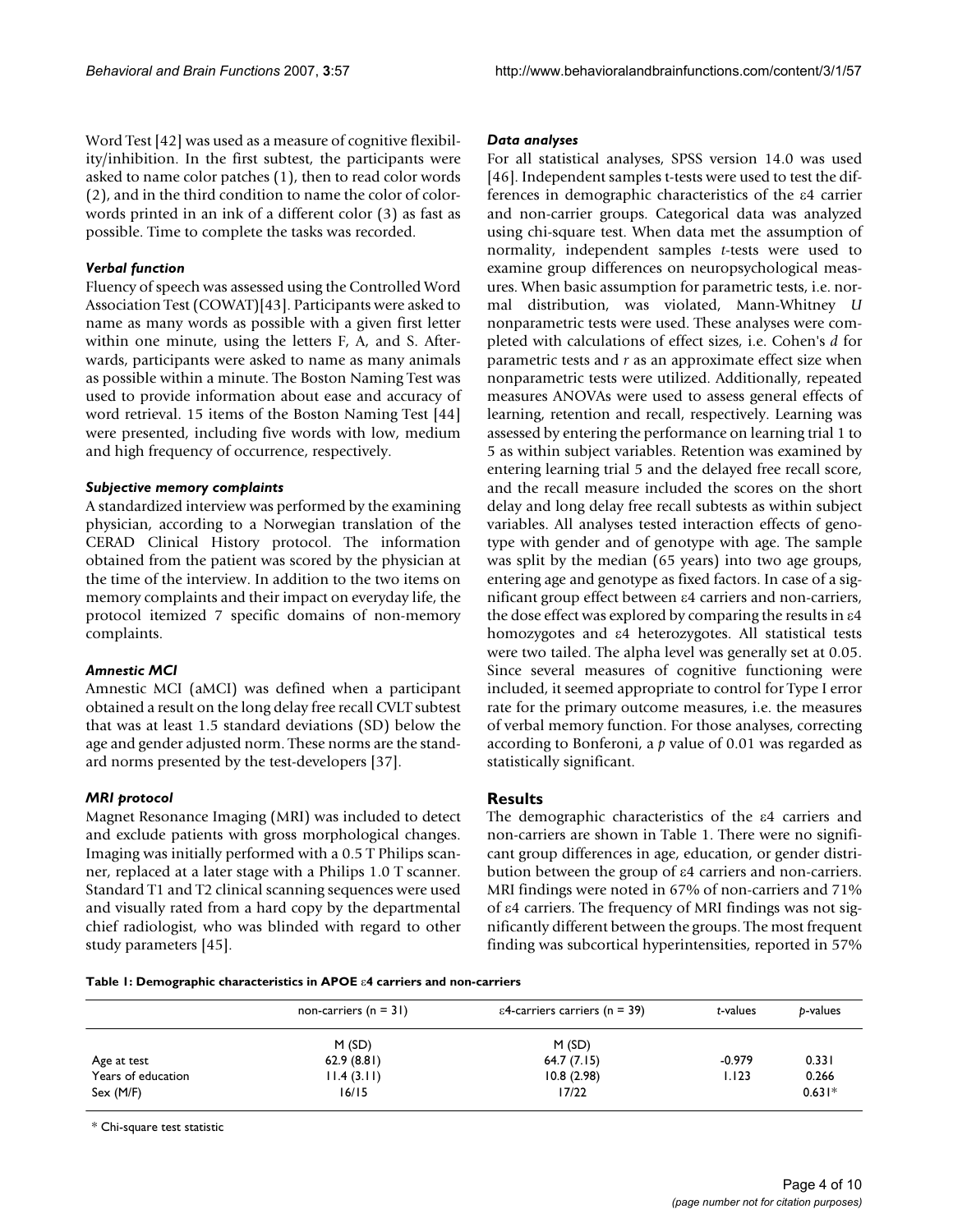of the non-carriers and 47% of the ε4 carriers. Cortical or subcortical atrophy was found in 20% of the non-carriers and 27% of the ε4 carriers.

Subjective memory problems of at least 6 months duration were present in all patients, and more than half of the sample (57%) reported duration of memory problems longer than 2 years. Typical mode of onset was gradual progression (59%), but 13% reported that the impairment had been stable, and the rest reported a fluctuating course. ε4 carriers did not complain of more severe memory problems or of having more non-memory cognitive problems than the non-carriers.

There were no statistically significant differences between the group of ε4 carriers and non-carriers on tests of intellectual function, verbal function, attention/psychomotor speed and visuo-constructive function (Table 2). There was, however, a significant difference in the MMSE score between the APOE groups, showing that ε4 carriers obtained a statistically significant lower performance score than the non-carriers ( $p = 0.032$ ). Follow-up calculation of Cohen's *d* revealed an effect size of (*d* = 0.53), representing a medium sized effect according to Cohen's definition [47]. Statistically significant differences between the two APOE groups were also found on Boston Naming Test  $(p = 0.03, r = -0.26)$  and the RCTF-recall measure (*p* = 0.02, *r* = -0.27).

ε4 carriers showed lower performance than non-carriers on several CVLT measures, as shown in Figure 1 and Table 3. Group differences became statistically significant only for Learning trial 1 but for none of the other comparisons; however, effect sizes revealed small to medium effects for several measures.

#### *Learning measures*

A repeated measures ANOVA, including the five CVLT learning trials, showed that the non-carriers showed an overall better learning performance than ε4 carriers (F  $(1,68) = 5.46$ ,  $p = 0.022$ . There was no interaction between group and learning trial. On average, participants in both APOE groups recalled more items on trial 5 than on trial 1. Consistent with this finding, the APOE groups showed no significant difference in slope of the learning curve, characterizing performance increment across trials (Figure 1). To explore strategies used in the learning process, we compared semantic and serial clustering, recall consistency, and serial position effects in the two APOE groups (Table 3). ε4 carriers showed a significantly lower consistency across learning trials (MW,  $p = 0.01$ ,  $r = -0.3$ ) as well as significantly more intrusions in the learning trials (MW,  $p = 0.03$ ,  $r = -0.25$ ). There was no significant difference between the groups regarding clustering strategies and serial position effects.

#### *Recall and rate of forgetting*

A repeated measures ANOVA, entering the short delay free recall and long delay free recall scores from CVLT as within-subject factors, showed no statistically significant difference between the two APOE groups.

An analysis of the rate of forgetting, including the learning trial 5 and the delayed free recall score from CVLT as between subject factors, showed no statistically significant APOE group difference.

#### *Recognition*

Mann-Whitney nonparametric tests were used to analyze the differences between ε4 carriers and non-carriers on recognition measures. The only significant difference

**Table 2: Mean performance (SDs shown in parantheses) of APOE** ε**4 carriers and non-carriers on cognitive measures (raw scores)**

|                                           | $\epsilon$ 4 non-carriers (n = 31) | $\epsilon$ 4 carriers (n = 39) | t-values/U-values  | b-values | Effect sizes <sup>a</sup> |
|-------------------------------------------|------------------------------------|--------------------------------|--------------------|----------|---------------------------|
| <b>MMSE</b>                               | 28.4(1.6)                          | 27.5(1.8)                      | 2.19c              | 0.03     | 0.53                      |
| <b>WASI-IO</b>                            | $105 (13.4)^{b}$                   | $106 (15.3)^{b}$               | 0.068c,e           | 0.95     | 0.01                      |
| Stroop Color Word Test (seconds)          | 94 (54.3)                          | 106 (58.0)                     | $-0.840c$          | 0.40     | 0.22                      |
| WAIS-R Digit Symbol (items)               | 35(10.5)                           | 32(12.1)                       | 1.166c             | 0.25     | 0.27                      |
| FAS (items)                               | 30(12.0)                           | 31(12.8)                       | $-0.262c$          | 0.79     | 0.08                      |
| Animal fluency (items)                    | 16(5.8)                            | 17(5.6)                        | $-0.299c$          | 0.77     | 0.18                      |
| Trail Making A (seconds)                  | 48 (22.0)                          | 58 (26.9)                      | 477d               | 0.13     | $-0.18$                   |
| Trail Making B (seconds)                  | 144 (112.6)                        | 165 (89.4)                     | 479.5 <sup>d</sup> | 0.14     | $-0.18$                   |
| Boston Naming (items)                     | 15(1.1)                            | 14 (1.1)                       | 539.5 <sup>d</sup> | 0.03     | $-0.26$                   |
| Rey Complex Figure Test – copy (points)   | 33(5.4)                            | 31(7.0)                        | 487 <sup>d</sup>   | 0.16     | $-0.17$                   |
| Rey Complex Figure Test – recall (points) | 16(9.0)                            | 11(7.5)                        | 410.5 <sup>d</sup> | 0.02     | $-0.27$                   |

Degrees of freedom for all parametric tests was 68

a For *t*-tests, Cohen's *d*, for nonparametric tests *r* were calculated

b Standardized scores

c Test statistics according to independent *t*-tests

d Test statistics according to Mann-Whitney *U* tests

e Test statistic based on age-adjusted scores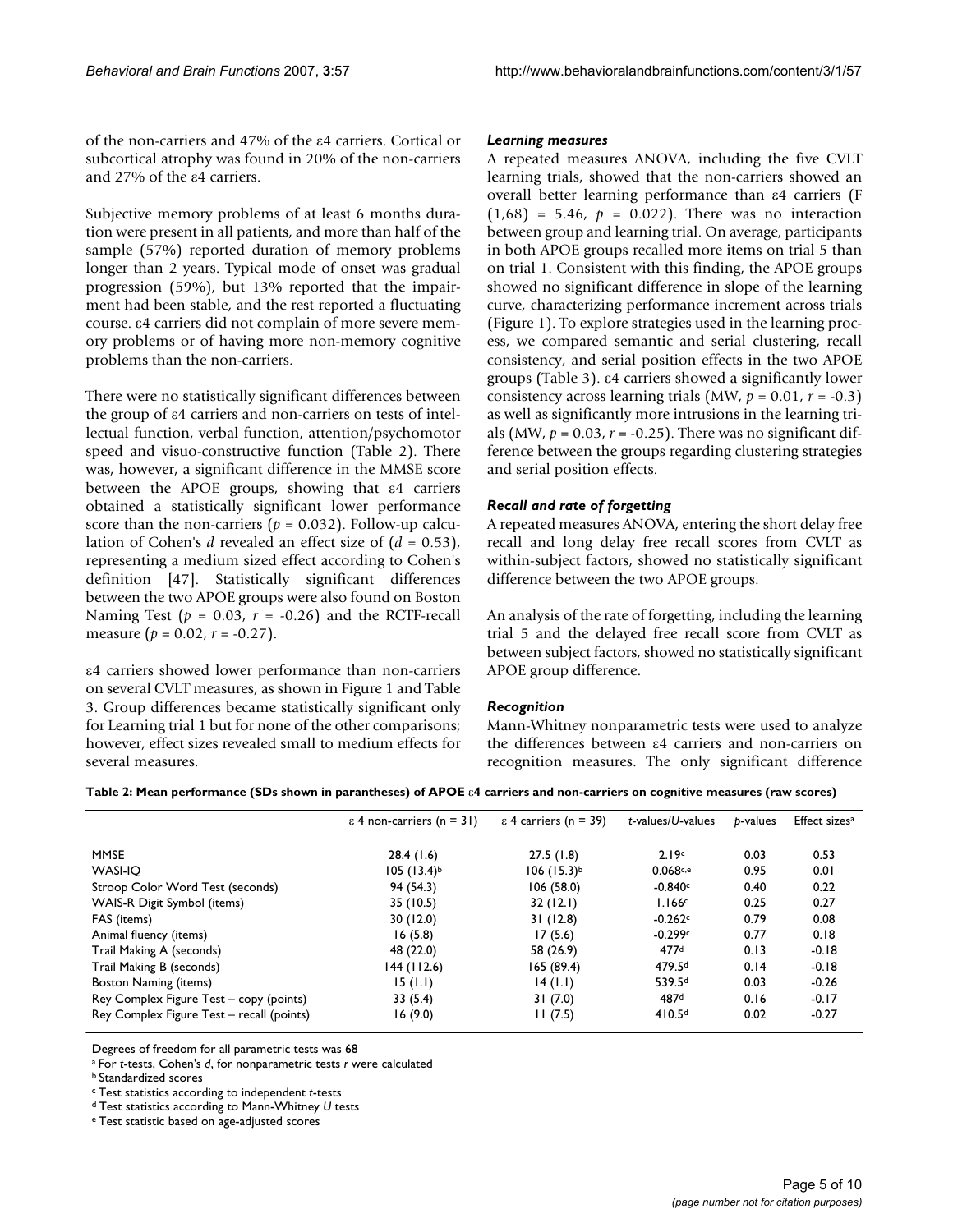|                                                   | $\epsilon$ 4 non-carriers<br>$(n = 31)$ | $\epsilon$ 4 carriers<br>$(n = 39)$ | t-values/ U-values | b-values | Effect sizes <sup>a</sup> |
|---------------------------------------------------|-----------------------------------------|-------------------------------------|--------------------|----------|---------------------------|
|                                                   |                                         |                                     |                    |          |                           |
| *Verbal Paired Associate Test – learning (errors) | 33(22.7)                                | 41 $(22.2)$                         | $-1.51c$           | 0.14     | 0.52                      |
| *Verbal Paired Associate Test - recall (errors)   | 7(4.2)                                  | 9(4.8)                              | $-1.80c$           | 0.08     | 0.63                      |
| <b>CVLT</b>                                       |                                         |                                     |                    |          |                           |
| List A Trial I recall                             | 5.8(2.6)                                | 4.6(2.2)                            | 2.14 <sup>b</sup>  | 0.04     | 0.51                      |
| List A Trial 5 recall                             | 10.1(3.8)                               | 8.5(3.3)                            | 1.85 <sup>b</sup>  | 0.07     | 0.46                      |
| *Total learning (trial 1-trial 5)                 | 42 (15)                                 | $34.7$ (11)                         | 2.34 <sup>b</sup>  | 0.02     | 0.57                      |
| *Short delay free recall                          | 7.3(4.3)                                | 6.1 $(3.9)$                         | 1.20 <sup>b</sup>  | 0.24     | 0.30                      |
| Short delay cued recall                           | 9.3(3.8)                                | 8.1(3.4)                            | 1.35 <sup>b</sup>  | 0.18     | 0.34                      |
| *Long delay free recall                           | 8.5(4.3)                                | 6.8(3.9)                            | 1.78 <sup>b</sup>  | 0.08     | 0.44                      |
| Long delay cued recall                            | 9.1(3.5)                                | 8.1(3.5)                            | 1.18 <sup>b</sup>  | 0.24     | 0.29                      |
| Percent recognition discriminability              | 89(10.1)                                | 84(11.4)                            | 1.84 <sup>b</sup>  | 0.07     | 0.47                      |
| Intrusions learning                               | 0.3(0.7)                                | 0.8(1.4)                            | 467 <sup>c</sup>   | 0.03     | $-0.25$                   |
| Short delay intrusions                            | 0.2(0.5)                                | 0.3(0.6)                            | 559.7 <sup>c</sup> | 0.45     | $-0.09$                   |
| Long delay intrusions                             | 0.4(0.6)                                | 0.7(1.5)                            | 545c               | 0.39     | $-0.10$                   |
| Recognitions hits                                 | 14.3(1.8)                               | 13.9(1.9)                           | 521.5c             | 0.32     | $-0.12$                   |
| Recognition false alarms                          | 3.0(4.3)                                | 4.7(4.2)                            | 413.5c             | 0.02     | $-0.27$                   |
| Response bias (recognition)                       | 0.09(0.4)                               | 0.24(0.4)                           | 462c               | 0.09     | $-0.20$                   |
| Percentage consistency                            | 75.7 (17.1)                             | 67.6 (15.9)                         | 395¢               | 0.01     | $-0.30$                   |

**Table 3: Mean learning and memory performance (raw scores) on the Verbal Paired Associate Test and the California Verbal Learning Test (CVLT) in APOE** ε**4 carriers and non-carriers (SDs shown in parantheses)**

Degrees of freedom for all parametric tests was 68

\* According to Bonferoni correction, a *p*-value of 0.01 was regarded as significant for these scores

a For *t*-tests, Cohen's *d*, for nonparametric tests *r* were calculated

b Test statistics according to independent *t*-tests

c Test statistics according to Mann-Whitney *U* tests

appeared for the false alarm scores (MW,  $p = 0.02$ ,  $r = -$ 0.27).

*Effects of gender, age, and dose on cognitive performance* To examine modulating effects of gender and age on CVLT performance, we performed repeated measures ANOVAs including APOE status and gender as between subject factors and learning trial 1 to trial 5 as within subject factors.



#### Figure 1

Mean number of words on the five learning trials from the CVLT in APOE ε4 carriers and non-carriers. \* indicates *p* = 0.04.

Even though several mean values indicated that women performed better than men, the analysis revealed no statistically significant interaction effect of APOE status and gender (F  $(1,68)$ ,  $p = 0.09$ ). When rerunning the analysis by including age and APOE status as between subject factors, no statistically significant effect (F  $(1,68)$ ,  $p = 0.52$ ) was demonstrated. The analyses of dose effects showed no statistically significant differences between homozygotes and heterozygotes for ε4 on any measure of learning and memory function.

#### *aMCI*

There were 32 participants who were allocated to the group of aMCI according to our definition (i.e. a free recall performance at least 1.5 standard deviations below normative mean), 6 homozygotes, 18 heterozygotes and 8 non-carriers of the ε4 allele. Test statistics revealed a statistically significant higher number of ε4 carriers than non-carriers in this aMCI group ( $\chi^2$  = 4.06,  $p$  = 0.04). The average age in the aMCI group was slightly higher  $(M =$ 65.1, SD = 8.1) than the non-aMCI group ( $M = 62.8$ , SD = 7.3), but the difference was not statistically significant (*t* = -0.236,  $p = 0.221$ ). However, individuals in the aMCI group performed significantly lower on the MMSE (aMCI M = 27.3 (SD = 1.7), non-aMCI M = 28.4 (SD = 1.7), *t* = 2.58,  $p = 0.01$ ) and had a lower IQ score (aMCI M = 101) (SD = 11.9), non-aMCI M = 110 (SD = 15.1), *t* = 2.61, *p* = 0.01). There was no statistically significant group differ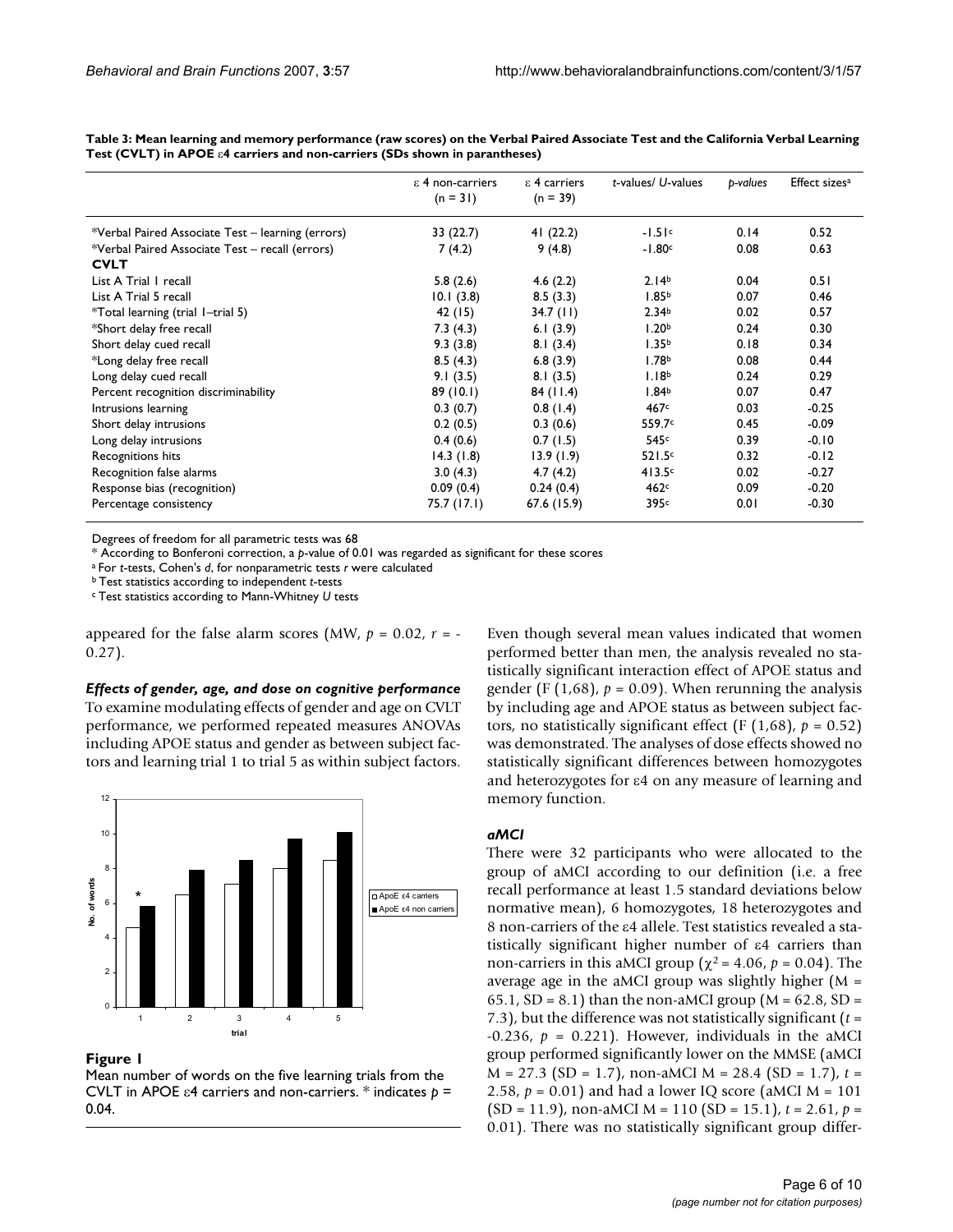ence with respect to educational level (aMCI M = 10.4 (SD = 2.7), non-aMCI M = 11.8 (SD = 3.2), *t* = 1.85, *p* = 0.07).

### **Discussion**

Results from the present study showed that the APOE ε4 carriers showed a statistically significant lower performance on a number of measures of verbal learning and memory than the non-carriers. Performance of the ε4 carriers on the CVLT was characterized by fewer correctly reported words on all learning trials, reduced betweentrial recall consistency, a higher number of intrusions during learning trials, and an increased frequency of false alarms in recognition trials than the non-carriers. Recall of the verbal material across varying delays was not disproportionately reduced in the ε4 carriers, but further statistically significant differences between the two groups were demonstrated for the Boston Naming Test, the recall measure of the RCFT, and on the MMSE. Gross measures of cerebral atrophy or subtle vascular pathology on MRI could not distinguish between ε4 carriers and non-carriers, and the level of subjective complaint of memory problems was not significantly related to APOE status. According to the selected criteria for MCI, 46% of the participants were classified as aMCI. The aMCI group showed an increased frequency of ε4 alleles than the non-MCI group.

The results were generally in accordance to those in previous studies of clinically recruited aging participants, showing that APOE ε4 is associated with impaired performance on subtasks from the CVLT [13,14]. There were, however, differences in the profile of test results between the study groups. Bondi et al. [14] found that reduced delayed recall and learning slope discriminated well between the APOE groups, whereas our results indicated that a pattern of inconsistent retrieval and erratic reporting (intrusions of non-presented words) characterized the learning and memory function in ε4 carriers. In spite of the fact that the CVLT measure of long delay recall has shown to be sensitive to early changes of AD in other studies [13,14,48], the two APOE groups showed similar results in the our study. This might be due to the lack of statistical power because of the small sample size in the present study. This argumentation was supported by medium effect sizes on scores such as long delay free recall (CVLT) and the Verbal Paired Association Test (learning and recall). Furthermore, the age range in the present sample may have influenced our results. The participants were on average 7 years younger than the ones studied by Bondi et al. [14] (64 years vs. 71 years). We suggest that the younger age of the participants in the present study may partly explain why their memory performances were less characteristic of mild AD than the patient group studied by Bondi et al. [14]. Even if several studies concur that measures of delayed recall are predictive of risk for developing dementia [14,48], other have found that measures of learning are equally or more predictive [49,50]. However, the distinction between learning and recall may not be very informative since episodic memory is critically involved both in learning performances across repeated trials and in delayed recall.

In the present study, the APOE status was found to have a significant effect on the recall measure from the RCFT. This was not found in the Bondi et al. [14] study, although the performance on another visual memory test (Wechsler Memory Scales, visual reproduction) showed a trend towards lower scores in ε4 carriers. Other studies of ε4 carriers which have included the RCFT have shown mixed results [51,52], and our finding was in accordance with the study of Caselli et al. [18], showing lower delayed recall sores for ε4 carriers on a complex figure test.

An atypical finding in our study was the poorer performance of the ε4 carriers on the first presentation of the word list. This may be explained as an attention deficit, a word finding or semantic deficit, or a memory problem. Performance on the Boston Naming Test differed significantly between ε4 carriers and non-carriers, which could suggest a word retrieval problem. However, we believe that this was not the case since both groups obtained results that were more than one standard deviation above age-corrected norms (not shown data) and no other measures of verbal function (Vocabulary, animal and letter fluency) confirmed such a problem in the ε4 carriers. Together with the lack of group differences on the remaining tests of attention (Digit Symbol Substitution, Trail Making Test, Stroop Color Word), we suggest a selective memory problem in the ε4 carriers.

The significant lower performance of ε4 carriers than the non-carriers on the MMSE deserves a comment, because such a finding could indicate that ε4 carriers showed general lower cognitive functioning than the non-carriers. We argue against such a conclusion, in that the two groups performed almost equal on the comprehensive neuropsychological test battery, expected to be at least as sensitive to impairment as the MMSE. Furthermore, the MMSE difference was less than one point and all participants obtained a MMSE score above 24.

It may be argued that the displayed problems in the ε4 carriers are a consequence of the inclusion of patients with subjective memory problems. This argument may have some merit if the study population is defined on the basis of reduced performance on memory tests, as is the case in some definitions of MCI [3]. In the present study, we included participants on the basis of widely defined clinical criteria based on subjective cognitive complaints, with symptoms and pathological markers of dementia as exclu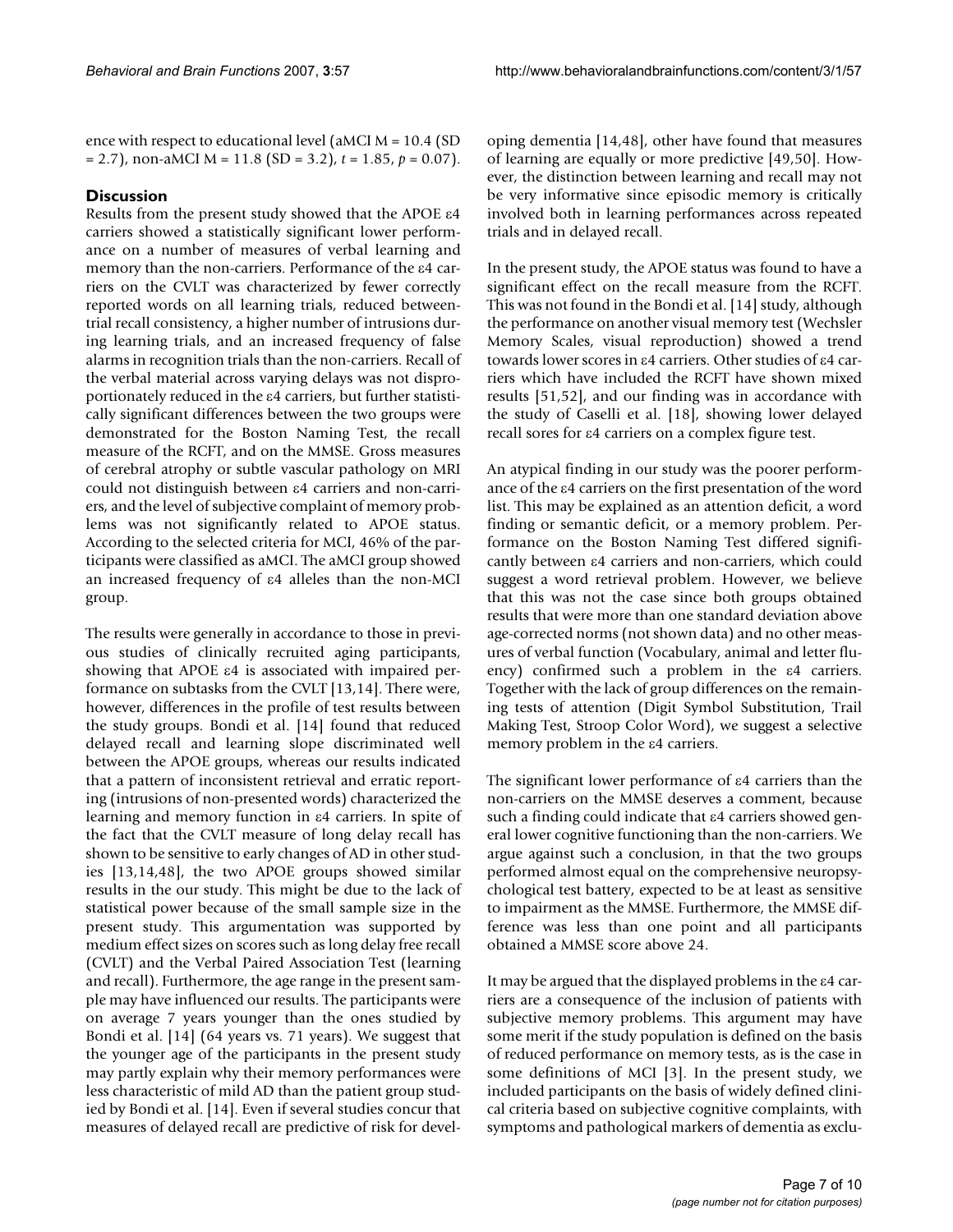sion criteria. In view of the high incidence of subjective memory complaints in the general population [5], it is likely that patients recruited on the basis of this criterion will include a heterogeneous group of normal and mildly pathological cases. Our results confirmed that subjective memory complaint is not associated with APOE status [53], and Fisk et al. [6] found that eliminating the criterion of subjective memory complaint from the definition of MCI had no impact on the relative risk of subsequent cognitive decline. Therefore, it is less likely that subjective memory complaint has served as a strong factor biasing the findings of an association of memory dysfunction and APOE ε4 in the present study.

Despite the relatively young age of our sample, 46% of the patients satisfied psychometric criteria for aMCI. This group showed an increased frequency of APOE ε4 alleles, and data from other studies [3,54] suggest that the aMCI group has an increased risk of developing AD. Thus, the association between APOE status and memory performance may be explained by the presence of a significant number of preclinical AD patients in the study population. This was also the conclusion drawn by Bondi et al. [13,14] on the basis of follow-up data for their sample. We acknowledge that this is a likely explanation for part of our findings. Although these authors showed that the combination of impaired memory performance and APOE ε4 genotype had a high predictive value in the course to AD, this has not always been confirmed [49,55]. It is important to note that in the present study, 25% of the participants classified as aMCI were non-carriers. This possibly reduces their risk to progress to AD. Furthermore, this points to an important weakness of the concept of MCI. A number of authors have demonstrated that elderly individuals showed fluctuating performance when assessed with neuropsychological tests [56], and that there are individuals classified as MCI who remained stable or even re-obtained normal cognitive function on follow-up [57]. In our group, other reasons than underlying neurodegenerative processes could have lead to classification as aMCI. In the present study, the group of individuals defined as aMCI had significant lower IQ scores and lower scores on the MMSE. Thus, some of individuals in the aMCI group may have been misclassified due to a general low cognitive abilities or a more a temporary cognitive impairment.

Proximity to a likely age of debut for AD is expected to be a powerful factor predicting memory deficit. Although the average age for the aMCI group was somewhat higher than the remaining group, we did not find that age as such was a significant modulator of the relation between APOE status and memory performance. Homozygozity for ε4 has been shown to confer another significant increase in risk for conversion to AD, but this was not confirmed by the results in the present study. In this respect our results resemble those of Caselli et al. [17] in a normal group in an age range similar to ours. In accordance with Caselli's group [18,58] we noted that while the definition of aMCI emphasizes a memory profile resembling mild AD with reduction in delayed recall, this was not the pattern of memory performance that best characterized the difference between ε4 carriers and non-carriers in the present group. Based on all these observations we assume that the whole study group rather than a subgroup with early AD has contributed to the results in the present study. While the APOE ε4 related mechanisms that are not explicitly linked to AD pathology [15] are thought to affect neuronal health in general, it is likely that memory and learning are domains of cognitive function that are more sensitive to impaired synaptic plasticity than other domains. More sensitive and specific tests of attention, as shown by Greenwood and Parasuraman using a cued visual discrimination task [23], may also reveal effects in this domain.

Even though we used Bonferoni correction for a number of analyses, this study can be criticized for the use of multiple comparisons since some of the neuropsychological measures surely tap the same cognitive resources. This and the small sample size request caution when interpreting the results until these are verified by further North European studies. Another issue is the clinical impact of our findings. In the present study, the aim was to investigate group differences rather than individual patterns of cognitive function. Although group results give indications to a clinician, he or she will still have to assess their patients individually to take into account the individual differences in older adults. Follow-up studies are necessary to answer the question of the predictive value of cognitive decline in patients with APOE ε4 in Nordic samples and characteristics of different developmental pathways.

#### **Conclusion**

The present study of consecutively referred non-demented patients included 55% of participants with at least one ε4 allele, and 15 % of the total sample were ε4 homozygotes. The proportion is high in comparison with MCI samples [4] and with unselected AD cases [59], which reflect the fact that the general population from which the present patients were recruited also has a high incidence of ε4 alleles [26]. While APOE has been commonly accepted as a susceptibility gene for late onset AD, with increased risk associated with the ε4 allele, it has also become increasingly clear that genetic risk is modulated by other factors. There is increasing information of gene combinations that may serve to modify APOE effects [24,60]. While the present findings are largely consistent with reports based on North American and European populations, further comparative studies of effects on cognition of APOE and other genes may give information relevant to focusing on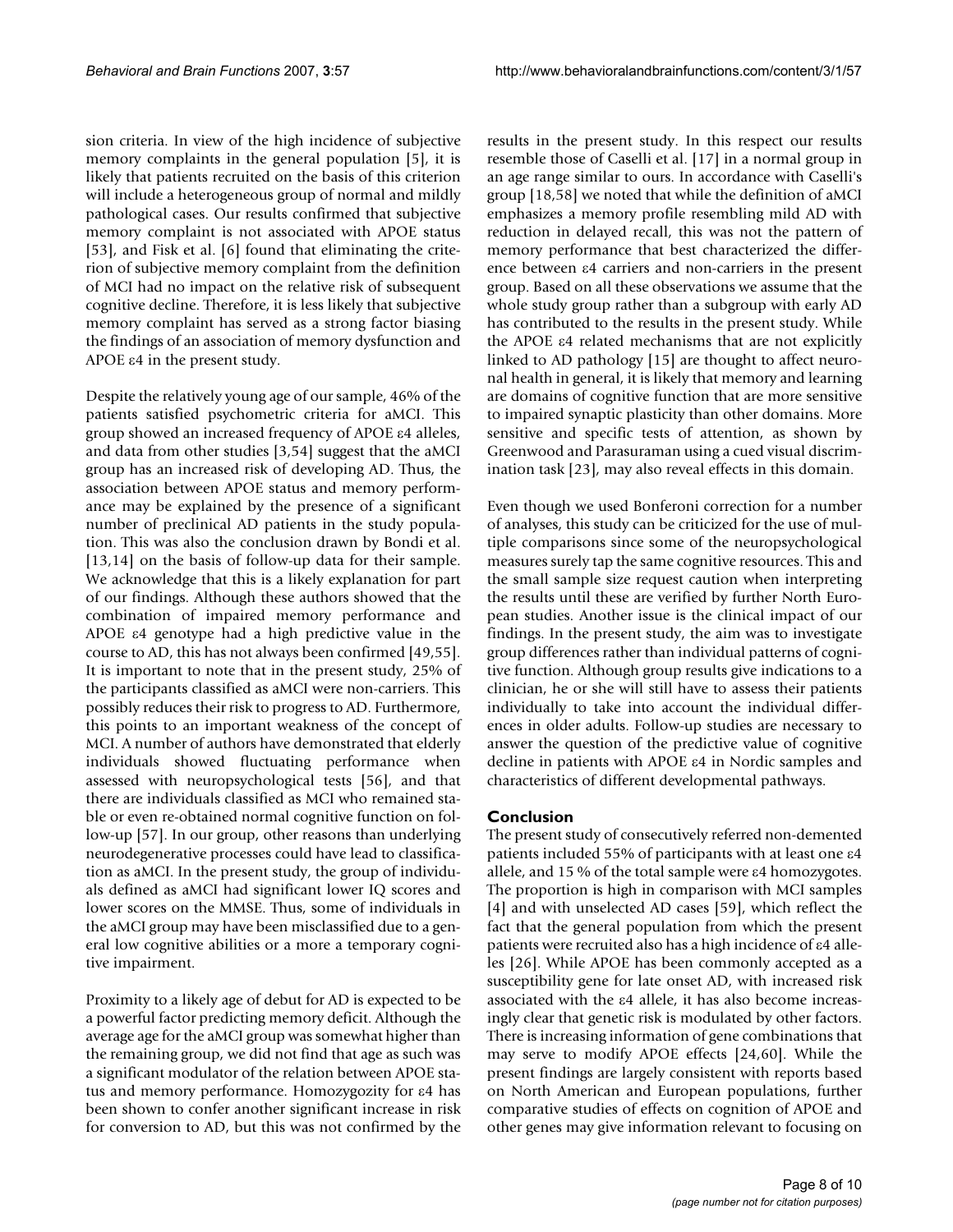APOE. mechanisms as a therapeutic target. Exploiting the natural variation in prevalence of at-risk alleles is an important part of this strategy.

#### **Competing interests**

The author(s) declare that they have no competing interests.

#### **Authors' contributions**

EW conducted data analyses, literature review and prepared drafts of the manuscript; ALJ instigated data analyses and contributed to the interpretation of results and drafts of the manuscript; BS and LG examined all participants and made diagnostic judgments; IR was responsible for the design and data collection, data analyses, literature review, and contributed substantially to the manuscript. All authors have read and approved the final manuscript and contributed equally to this work

#### **Acknowledgements**

All participants gave informed consent according to the standard requirements as practiced by regional ethical committees and institutional (clinical) ethical committees in Norway. Participant data are only presented as group data, and anonymity is preserved.

This study has been supported by a grant from the Lions Norway fund and from the Norwegian Research Council Grant no. 154313/V50 to Ivar Reinvang.

#### **References**

- Lobo A, Launer LJ, Fratiglioni L, Andersen K, Di Carlo A, Breteler MM, Copeland JR, Dartigues JF, Jagger C, Martinez-Lage J, Soininen H, Hofman A: **[Prevalence of dementia and major subtypes in](http://www.ncbi.nlm.nih.gov/entrez/query.fcgi?cmd=Retrieve&db=PubMed&dopt=Abstract&list_uids=10636116) [Europe: A collaborative study of population-based cohorts.](http://www.ncbi.nlm.nih.gov/entrez/query.fcgi?cmd=Retrieve&db=PubMed&dopt=Abstract&list_uids=10636116) [Neurologic diseases in the elderly research group.](http://www.ncbi.nlm.nih.gov/entrez/query.fcgi?cmd=Retrieve&db=PubMed&dopt=Abstract&list_uids=10636116)** *Neurology* 2000, **54:**4-9.
- 2. Morris JC, Storandt M, Miller JP, McKeel DW, Price JL, Rubin EH, Berg L: **Mild cognitive impairment represents early-stage Alzheimer disease.** *Arch Neurol* 2001, **8:**397-405.
- 3. Petersen RC: **[Mild cognitive impairment as a diagnostic entity.](http://www.ncbi.nlm.nih.gov/entrez/query.fcgi?cmd=Retrieve&db=PubMed&dopt=Abstract&list_uids=15324362)** *J Intern Med* 2004, **256:**183-194.
- 4. Arnaiz E, Almkvist O, Ivnik RJ, Tangalos EG, Wahlun d LO, Winblad B, Petersen RC: **[Mild cognitive impairment: a cross-national](http://www.ncbi.nlm.nih.gov/entrez/query.fcgi?cmd=Retrieve&db=PubMed&dopt=Abstract&list_uids=15314114) [comparison.](http://www.ncbi.nlm.nih.gov/entrez/query.fcgi?cmd=Retrieve&db=PubMed&dopt=Abstract&list_uids=15314114)** *J Neurol Neurosurg Psychiatry* 2004, **75:**1275-1280.
- 5. Koivisto K, Reinikainen KJ, Hanninen T, Vanhanen M, Helkala EL, Mykkanen L, Laakso M, Pyorala K, Riekkinen PJ: **[Prevalence of age](http://www.ncbi.nlm.nih.gov/entrez/query.fcgi?cmd=Retrieve&db=PubMed&dopt=Abstract&list_uids=7723964)[associated memory impairment in a randomly selected pop](http://www.ncbi.nlm.nih.gov/entrez/query.fcgi?cmd=Retrieve&db=PubMed&dopt=Abstract&list_uids=7723964)[ulation from eastern Finland.](http://www.ncbi.nlm.nih.gov/entrez/query.fcgi?cmd=Retrieve&db=PubMed&dopt=Abstract&list_uids=7723964)** *Neurology* 1995, **45:**741-747.
- 6. Fisk JD, Merry HR, Rockwood K: **[Variations in case definition](http://www.ncbi.nlm.nih.gov/entrez/query.fcgi?cmd=Retrieve&db=PubMed&dopt=Abstract&list_uids=14610117) [affect prevalence but not outcome in mild cognitive impair](http://www.ncbi.nlm.nih.gov/entrez/query.fcgi?cmd=Retrieve&db=PubMed&dopt=Abstract&list_uids=14610117)[ment.](http://www.ncbi.nlm.nih.gov/entrez/query.fcgi?cmd=Retrieve&db=PubMed&dopt=Abstract&list_uids=14610117)** *Neurology* 2003, **61:**1179-1184.
- 7. Tervo S, Kivipelto M, Hanninen T, Vanhanen M, Hallikainen M, Mannermaa A, Soininen H: **Incidence and risk factors for mild cognitive impairment: a population-based three-year follow-up study of cognitively healthy elderly subjects.** *Dement Geriatr Cog Disorders* 2004, **17:**196-203.
- Raber J, Huang Y, Wesson Ashford J: **APOE accounts for the vast majority of AD risk and AD pathology.** *Neurobiol Aging* 2004, **25:**6741-6750.
- 9. Blacker D, Haines JL, Rodes L, Terwedow H, Go RC, Harrell LE, Perry RT, Barret SS, Chase G, Meyers D, Albert MS, Tanzi R: **[APOE](http://www.ncbi.nlm.nih.gov/entrez/query.fcgi?cmd=Retrieve&db=PubMed&dopt=Abstract&list_uids=9008509) [4 and age at onset of Alzheimer's disease: the NIMH genetics](http://www.ncbi.nlm.nih.gov/entrez/query.fcgi?cmd=Retrieve&db=PubMed&dopt=Abstract&list_uids=9008509) [initiative.](http://www.ncbi.nlm.nih.gov/entrez/query.fcgi?cmd=Retrieve&db=PubMed&dopt=Abstract&list_uids=9008509)** *Neurology* 1997, **48:**139-147.
- 10. Farrer LA, Cupples LA, Haines JL, Hyman B, Kukull WA, Mayeux R, Myers RH, Pericak-Vance MA, Risch N, vanDuijn CM: **[Effects of age,](http://www.ncbi.nlm.nih.gov/entrez/query.fcgi?cmd=Retrieve&db=PubMed&dopt=Abstract&list_uids=9343467) [sex, and ethnicity on the association between apolipoprotein](http://www.ncbi.nlm.nih.gov/entrez/query.fcgi?cmd=Retrieve&db=PubMed&dopt=Abstract&list_uids=9343467)**

**[E genotype and Alzheimer disease. A meta-analysis. APOE](http://www.ncbi.nlm.nih.gov/entrez/query.fcgi?cmd=Retrieve&db=PubMed&dopt=Abstract&list_uids=9343467) [and Alzheimer Disease Meta Analysis Consortium.](http://www.ncbi.nlm.nih.gov/entrez/query.fcgi?cmd=Retrieve&db=PubMed&dopt=Abstract&list_uids=9343467)** *JAMA* 1997, **278:**1349-1356.

- 11. Farlow MR, He Y, Tekin S, Xu J, Lane R, Charles HC: **[Impact of](http://www.ncbi.nlm.nih.gov/entrez/query.fcgi?cmd=Retrieve&db=PubMed&dopt=Abstract&list_uids=15557508) [APOE in mild cognitive impairment.](http://www.ncbi.nlm.nih.gov/entrez/query.fcgi?cmd=Retrieve&db=PubMed&dopt=Abstract&list_uids=15557508)** *Neurology* 2004, **63:**1898-1901.
- 12. Smith GE, Bohac DL, Waring SC, Kokmen E, Tangalos EG, Ivnik RJ, Petersen RC: **[Apolipoprotein E genotype influences cognitive](http://www.ncbi.nlm.nih.gov/entrez/query.fcgi?cmd=Retrieve&db=PubMed&dopt=Abstract&list_uids=9484353) ['phenotype' in patients with Alzheimer's disease but not in](http://www.ncbi.nlm.nih.gov/entrez/query.fcgi?cmd=Retrieve&db=PubMed&dopt=Abstract&list_uids=9484353) [healthy control subjects.](http://www.ncbi.nlm.nih.gov/entrez/query.fcgi?cmd=Retrieve&db=PubMed&dopt=Abstract&list_uids=9484353)** *Neurology* 1998, **50:**355-362.
- 13. Bondi MW, Salmon DP, Monsch AU, Galasko D, Butters N, Klauber MR, Thal LJ, Saitoh T: **[Episodic memory changes are associated](http://www.ncbi.nlm.nih.gov/entrez/query.fcgi?cmd=Retrieve&db=PubMed&dopt=Abstract&list_uids=8848194) [with the APOE-epsilon 4 allele in nondemented older adults.](http://www.ncbi.nlm.nih.gov/entrez/query.fcgi?cmd=Retrieve&db=PubMed&dopt=Abstract&list_uids=8848194)** *Neurology* 1995, **45:**2203-2206.
- 14. Bondi MW, Salmon DP, Galasko D, Thomas RG, Thal LJ: **[Neuropsy](http://www.ncbi.nlm.nih.gov/entrez/query.fcgi?cmd=Retrieve&db=PubMed&dopt=Abstract&list_uids=10403716)[chological function and apolipoprotein E genotype in the](http://www.ncbi.nlm.nih.gov/entrez/query.fcgi?cmd=Retrieve&db=PubMed&dopt=Abstract&list_uids=10403716) [preclinical detection of Alzheimer's disease.](http://www.ncbi.nlm.nih.gov/entrez/query.fcgi?cmd=Retrieve&db=PubMed&dopt=Abstract&list_uids=10403716)** *Psychol Aging* 1999, **14:**295-303.
- 15. Mahley RW, Weisgraber KH, Huang Y: **[Apolipiprotein E4: A caus](http://www.ncbi.nlm.nih.gov/entrez/query.fcgi?cmd=Retrieve&db=PubMed&dopt=Abstract&list_uids=16585500)[ative factor and therapeutic target in neuropathology,](http://www.ncbi.nlm.nih.gov/entrez/query.fcgi?cmd=Retrieve&db=PubMed&dopt=Abstract&list_uids=16585500) [including Alzheimer's disease.](http://www.ncbi.nlm.nih.gov/entrez/query.fcgi?cmd=Retrieve&db=PubMed&dopt=Abstract&list_uids=16585500)** *Proc Natl Acad Sci USA* 2006, **103:**5641-5644.
- 16. Small BJ, Rosnick CB, Fratiglioni L, Backman L: **[Apolipoprotein E](http://www.ncbi.nlm.nih.gov/entrez/query.fcgi?cmd=Retrieve&db=PubMed&dopt=Abstract&list_uids=15584785) [and cognitive performance: a meta-analysis.](http://www.ncbi.nlm.nih.gov/entrez/query.fcgi?cmd=Retrieve&db=PubMed&dopt=Abstract&list_uids=15584785)** *Psychol Aging* 2004, **19:**592-600.
- 17. Mayeux R, Small SA, Tang M, Tycko B, Stern Y: **[Memory perform](http://www.ncbi.nlm.nih.gov/entrez/query.fcgi?cmd=Retrieve&db=PubMed&dopt=Abstract&list_uids=11445269)[ance in healthy elderly without Alzheimer's disease: effects](http://www.ncbi.nlm.nih.gov/entrez/query.fcgi?cmd=Retrieve&db=PubMed&dopt=Abstract&list_uids=11445269) [of time and apolipoprotein-E.](http://www.ncbi.nlm.nih.gov/entrez/query.fcgi?cmd=Retrieve&db=PubMed&dopt=Abstract&list_uids=11445269)** *Neurobiol Aging* 2001, **22:**683-689.
- 18. Caselli RJ, Reiman EM, Osborne D, Hentz JG, Baxter LC, Hernandez L, Alexander GG: Longitudinal changes in cognition and **behavior in asymptomatic carriers of the APOE** ε**[4 allele.](http://www.ncbi.nlm.nih.gov/entrez/query.fcgi?cmd=Retrieve&db=PubMed&dopt=Abstract&list_uids=15184602)** *Neurology* 2004, **62:**1990-1995.
- 19. Mortensen EL, Hogh PA: **[Gender difference in the association](http://www.ncbi.nlm.nih.gov/entrez/query.fcgi?cmd=Retrieve&db=PubMed&dopt=Abstract&list_uids=11445633) [between APOE genotype and age-related cognitive decline.](http://www.ncbi.nlm.nih.gov/entrez/query.fcgi?cmd=Retrieve&db=PubMed&dopt=Abstract&list_uids=11445633)** *Neurology* 2001, **57:**89-95.
- 20. Reiman EM, Caselli RJ, Yun LS, Chen K, Bandy D, Minoshima S, Thibodeau SN, Osborne D: **[Preclinical evidence of Alzheimer's dis](http://www.ncbi.nlm.nih.gov/entrez/query.fcgi?cmd=Retrieve&db=PubMed&dopt=Abstract&list_uids=8592548)[ease in persons homozygous for the epsilon 4 allele for](http://www.ncbi.nlm.nih.gov/entrez/query.fcgi?cmd=Retrieve&db=PubMed&dopt=Abstract&list_uids=8592548) [apolipoprotein E.](http://www.ncbi.nlm.nih.gov/entrez/query.fcgi?cmd=Retrieve&db=PubMed&dopt=Abstract&list_uids=8592548)** *New Engl J Med* 1996, **334:**752-758.
- 21. Bookheimer SY, Strojwas MH, Cohen MS, Saunders AM, Pericak-Vance MA, Maziotta JC, Small GW: **[Pattern of brain activation in](http://www.ncbi.nlm.nih.gov/entrez/query.fcgi?cmd=Retrieve&db=PubMed&dopt=Abstract&list_uids=10944562) [people at risk for Alzheimer's disease.](http://www.ncbi.nlm.nih.gov/entrez/query.fcgi?cmd=Retrieve&db=PubMed&dopt=Abstract&list_uids=10944562)** *New Engl J Med* 2000, **343:**450-456.
- 22. Lind J, Persson J, Ingvar M, Larsson A, Cruts M, Van Broeckhoven C, Adolfsson R, Backman L, Nilsson LG, Petersson KM, Nyberg L: **Reduced functiobnal brain activity response in cognitively intact apolipoprotein E** ε**[4 carriers.](http://www.ncbi.nlm.nih.gov/entrez/query.fcgi?cmd=Retrieve&db=PubMed&dopt=Abstract&list_uids=16537568)** *Brain* 2006, **129:**1240-1248.
- 23. Greenwood PM, Parasuraman R: **[Normal genetic variation, cog](http://www.ncbi.nlm.nih.gov/entrez/query.fcgi?cmd=Retrieve&db=PubMed&dopt=Abstract&list_uids=15006290)[nition, and aging.](http://www.ncbi.nlm.nih.gov/entrez/query.fcgi?cmd=Retrieve&db=PubMed&dopt=Abstract&list_uids=15006290)** *Behav Cogn Neurosci Rev* 2003, **2:**278-306.
- 24. Espeseth T, Greenwood P, Reinvang I, Fjell AM, Walhovd KB, Westlye LT, Wehling E, Lundervold AJ, Rootwelt H, Parasuraman R: **[Inter](http://www.ncbi.nlm.nih.gov/entrez/query.fcgi?cmd=Retrieve&db=PubMed&dopt=Abstract&list_uids=16869227)[active effects of APOE and CHRNA4 on attention and white](http://www.ncbi.nlm.nih.gov/entrez/query.fcgi?cmd=Retrieve&db=PubMed&dopt=Abstract&list_uids=16869227) [matter volume in healthy middle aged and older adults.](http://www.ncbi.nlm.nih.gov/entrez/query.fcgi?cmd=Retrieve&db=PubMed&dopt=Abstract&list_uids=16869227)** *Cogn Affect Behav Neurosci* 2006, **6:**31-43.
- 25. Gureje O, Ogunniyi A, Baiyewu O, Price B, Unverzagt F, Evans RM, Smith-Gamble V, Lane KA, Gao S, Hall KS, Hendrie HC, Murrell JR: **APOE** ε**[4 is not associated with Alzheimer's Disease in eld](http://www.ncbi.nlm.nih.gov/entrez/query.fcgi?cmd=Retrieve&db=PubMed&dopt=Abstract&list_uids=16278853)[erly Nigerians.](http://www.ncbi.nlm.nih.gov/entrez/query.fcgi?cmd=Retrieve&db=PubMed&dopt=Abstract&list_uids=16278853)** *Ann Neurol* 2006, **59:**182-185.
- 26. Gerdes LU: **[The common polymorphism of apolipoprotein E:](http://www.ncbi.nlm.nih.gov/entrez/query.fcgi?cmd=Retrieve&db=PubMed&dopt=Abstract&list_uids=12812258) [geographical aspects and new pathophysiological relations.](http://www.ncbi.nlm.nih.gov/entrez/query.fcgi?cmd=Retrieve&db=PubMed&dopt=Abstract&list_uids=12812258)** *Clin Chem Lab Med* 2003, **41:**628-631.
- 27. Berr C, Wancata J, Ritchie K: **[Prevalence of dementia in the eld](http://www.ncbi.nlm.nih.gov/entrez/query.fcgi?cmd=Retrieve&db=PubMed&dopt=Abstract&list_uids=15955676)[erly in Europe.](http://www.ncbi.nlm.nih.gov/entrez/query.fcgi?cmd=Retrieve&db=PubMed&dopt=Abstract&list_uids=15955676)** *Eur Neuropsychopharmacol* 2005, **15:**463-471.
- 28. Fratiglioni L, Launer LJ, Andersen K, Breteler , MED MER, Copeland JR, Dartigues J-F, Lobo A, Martinez-Lage J, Soininen H, Hofman A: **Incidence of dementia and major subtypes in Europe: A collaborative study.** *Neurology* 2000:S10-S15.
- 29. Welsh KA, Butters N, Mohs RC, Beekly D, Edland S, Fillenbaum G, Heyman A: **[The Consortium to Establish a Registry for Alzhe](http://www.ncbi.nlm.nih.gov/entrez/query.fcgi?cmd=Retrieve&db=PubMed&dopt=Abstract&list_uids=8164812)[imer's Disease \(CERAD\). Part V. A normative study of the](http://www.ncbi.nlm.nih.gov/entrez/query.fcgi?cmd=Retrieve&db=PubMed&dopt=Abstract&list_uids=8164812) [neuropsychological battery.](http://www.ncbi.nlm.nih.gov/entrez/query.fcgi?cmd=Retrieve&db=PubMed&dopt=Abstract&list_uids=8164812)** *Neurology* 1994, **44:**609-614.
- 30. Sundet K, Lundervold AJ: **CVLT-Norsk versjon.** *Psykologiförlaget AB* 2004.
- 31. Folstein MF, Folstein SE, McHugh PR: **"Mini-mental state". A practical method for grading the cognitive state of patients for the clinician.** *Journal Psychiatr Res* 1995, **12:**189-198.